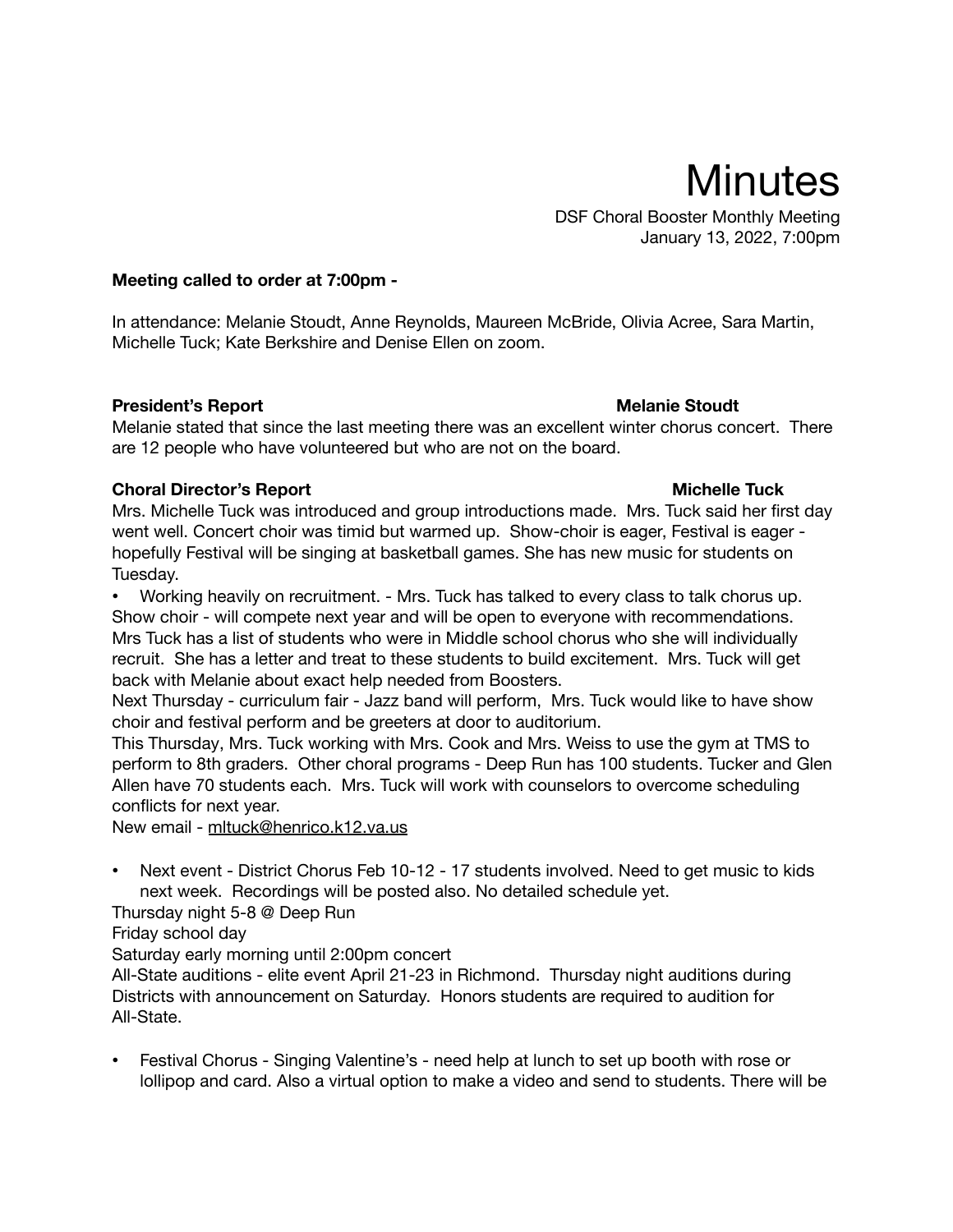a girls group and a guys group to sing. Mrs. Tuck will let CB know what help she needs. Hopefully Admin will be okay with Singing Valentines.

- End of March Assessments for show choir and festival. March 15 concert will stay on schedule. Every group will perform at this concert.
- Spring Concert Mid May show choir will do a full set of songs 3-4; Festival will do acapela and Concert choir will perform.
- No Morning Practices at all this year, it does not work for Mrs. Tuck schedule.

### **Treasurer's Report Denise Ellen**

See January Budget Report - just under \$8000 in account. 2 new memberships came in at the Winter Concert. 1099 will need to be filed for Jason Peace, choreographer and Pam, choreographer and accompanist. Accompanist charged hourly rate \$50/hour, she came in during the school day plus the concert.

# **Secretary's Report Melanie Stoudt**

Sara motioned to approve December's minutes. The motion was seconded by Denise Ellen. December's minutes were passed unanimously.

# **Committee Reports**

### **Fundraising Melanie Stoudt**

Singing Valentines and more discussion at February meeting.

They were beautiful for the concert. Lots of lead time in the future and will print more next time.

All the flowers were sold except 10.

# **Hospitality Amy Fowler**

Stage looked great for the concert.

# **Media-Photography Olivia Acree**

Edited pictures from Winter Concert. Need group shots for a new instagram account. Olivia is happy to receive cell phone pictures from folks to put up. Need to get some nice group shots going forward.

Girls are asking Pam for more challenging choreography. Pam will stay on as choreography for this school year. Mrs. Tuck will handle communicating desires with Pam. There is a difference in show choir choreography versus musical theatre choreography. One idea is to show Pam past performances to help with visioning for the Spring. Will reach out to Jason Peace for next year choreography. Need to figure out costumes asap. Probably a new dress for Spring. Show Choir Parents meeting soon.

Student leaders working on T-shirts for all chorus or maybe each group. Possible field trip to a real competition this Spring.

### **Show Choir Kate Berkshire**

### **Flowers Maureen McBride**

**Programs Anne Reynolds**